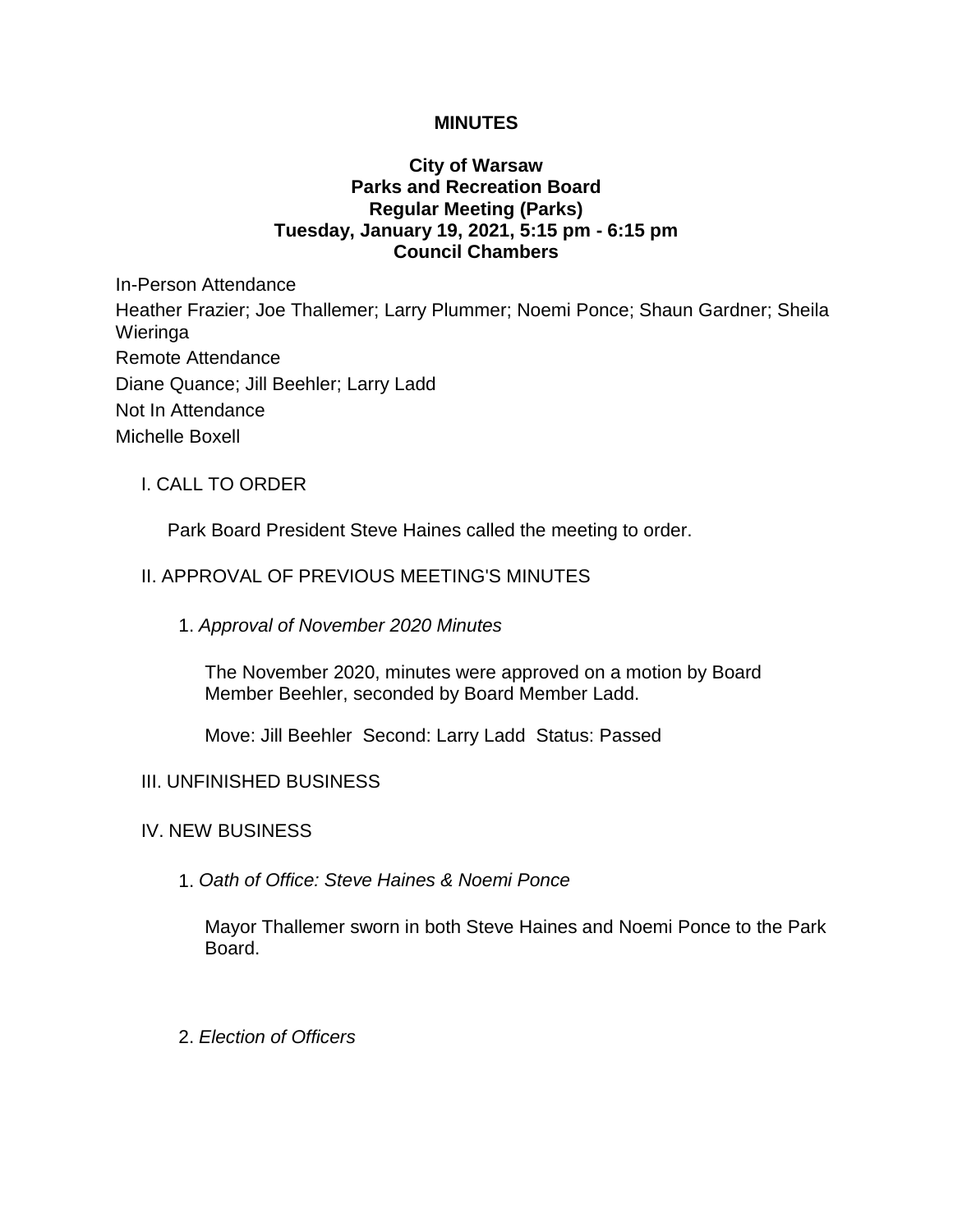Park Board President Steve Haines opened the table for discussion to elect the new Park Board President and Park Board Vice President.

Park Board Vice President Larry Ladd nominated Steve Haines to remain the Park Board President. Park Board member Beehler seconded.

Park Board President Steve Haines nominated Larry Ladd to remain as the Park Board Vice President, Park Board Member Beehler seconded.

Move: Larry Ladd Second: Jill Beehler Status: Passed

3. *Project Matrix 2021*

Superintendent Plummer reviewed the 2021 project matrix, which detailed the larger projects and goals, including purchases, for the 2021 calendar year. Plummer advised it is common for park departments to put together a 3 year master plan, apposed to the 5 year master plan. However, this year we have opted for the 5 year master plan due to it being a requirement for Recreation Director Wieringa's grant process through DNR to move and update the skate park.

As part of the DNR grant process, K21 would also like to be part of the move and renovation of the Mantis Skate Park to Richardson-Dubious Park. Recreation Director Wieringa will talk more about that during the recreation report.

Plummer also thanked Indiana American Water for their donation of a drinking fountain for Ker Park, which is set to arrive this Thursday, and will be installed in Spring with the playground.

Mayor informed the Board the Buffalo Street Project had some delays due to material issues caused by Covid. The plaza was scheduled to be done this past fall; however, due to the lack of materials available has sense been updated to this spring. Additionally, we have been looking more in depth at the construction of a new maintenance and park office in Central Park.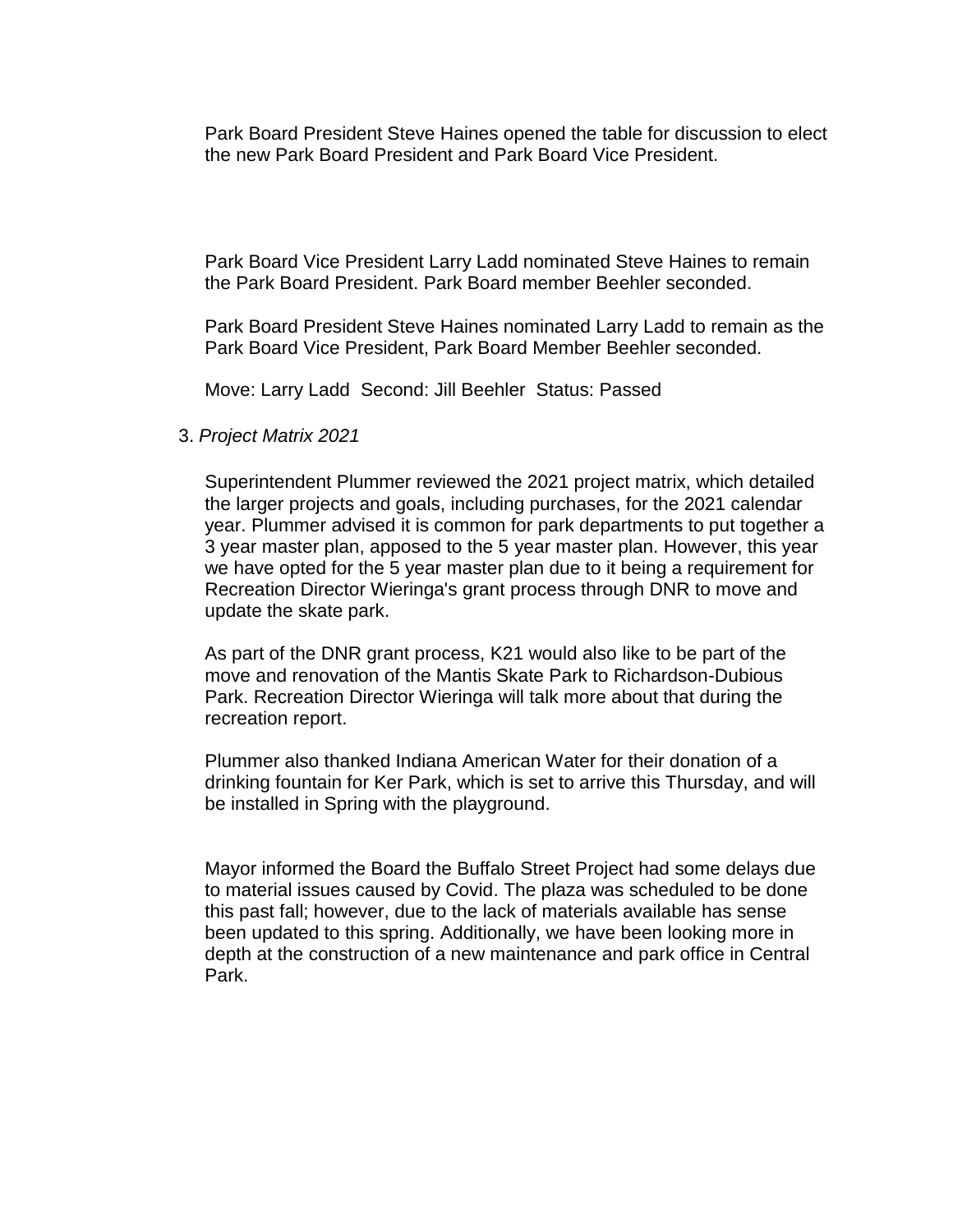#### 4. *Maintenance Report*

Maintenance Director Gardner advised the Christmas display was successful and we had a total of \$401 worth of donations. The display has been torn down and is now back in storage. Grade work at Hire Park has been completed and will be reseeded this spring. All picnic tables have been refurbished. The picnic tables typically take longer than they did this year. However, since our rentals and deliveries were not available as previous years, we didn't have as many that needed to be refurbished. This allowed us to focus some additional time on projects we typically don't handle on a year to year basis.

All restrooms at the PTYC Senior Center have been updated and are handicapped accessible. We were able to do this work in house, with skilled employees. The restrooms really look great and was a much needed update. The courtesy piers at the campground have been refurbished and the pole barn in the back 40 has been insulated and will be used as second location for some indoor projects.

#### 5. *Recreation Report*

Recreation Director Wieringa advised we've had a few Imagination Station kit pick ups since our last meeting. All kits have been picked up each week, which totals between 50-70 kits. The virtual Santa visits had a great turnout and worked great for both Santa and the families who signed up for it.

Wieringa informed the Board she is currently working on the 2021 recreation calendar, which includes planning concerts and other games & programs. Additionally, she is working on the Mantis Skate Park grant, which involves relocation to Richardson-Dubious Park and new equipment. She received notification from K21 that they accepted her grant request for \$150,000. However, the K21 Grant is contingent on getting the DNR grant. We should know more information this September or October. Even if both grants are awarded, we will still to around \$50,000 to fund the project.

The Daddy Daughter Sweet Heart Dance has been postponed until the fall, possibly the first weekend in October.

Plummer stated he has asked the recreation department to really think outside the box for programs and recreation activities this coming season. Ideally, we would like to have some of the same programs as before; however, we need to plan for the chance we may need to change them or introduce new ones which can keep participants and employees safe